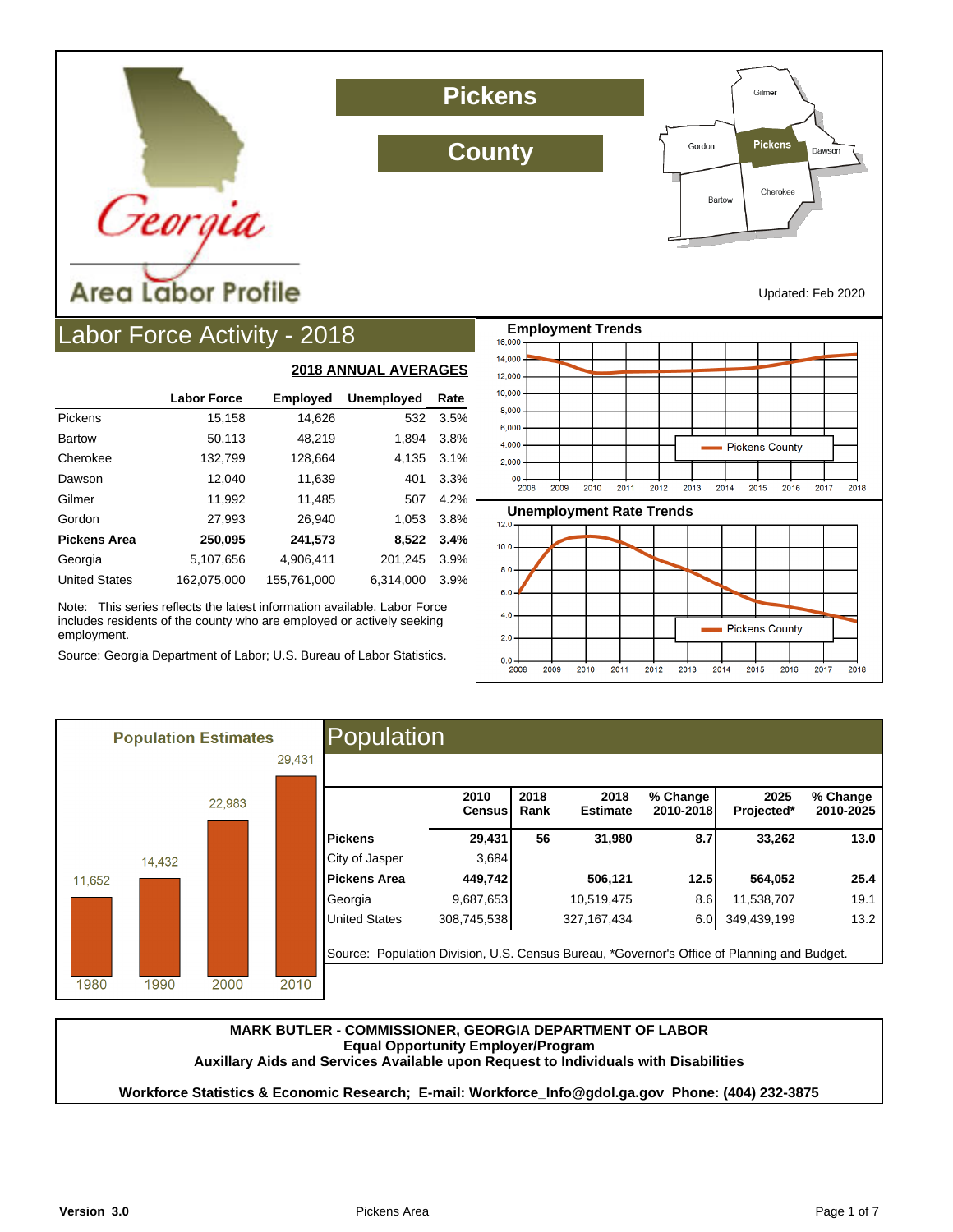## Industry Mix - 3rd Quarter of 2019

|                                                        | <b>Pickens</b>      |                   |                 |                  | <b>Pickens Area</b> |                   |                |                |
|--------------------------------------------------------|---------------------|-------------------|-----------------|------------------|---------------------|-------------------|----------------|----------------|
|                                                        | <b>NUMBER</b>       | <b>EMPLOYMENT</b> |                 | <b>WEEKLY</b>    | <b>NUMBER</b>       | <b>EMPLOYMENT</b> |                | <b>WEEKLY</b>  |
| <b>INDUSTRY</b>                                        | OF FIRMS            | <b>NUMBER</b>     | <b>PERCENT</b>  | <b>WAGE</b>      | OF FIRMS            | <b>NUMBER</b>     | <b>PERCENT</b> | <b>WAGE</b>    |
| Goods-Producing                                        | 142                 | 1,534             | 19.3            | 975              | 1,987               | 38,337            | 24.9           | 1,000          |
| Agriculture, Forestry, Fishing and Hunting             | 7                   | 58                | 0.7             | 744              | 81                  | 471               | 0.3            | 654            |
| Mining, Quarrying, and Oil and Gas                     |                     | $\star$           | $\star$         | $\star$          |                     |                   |                |                |
| Extraction                                             | $\overline{2}$      |                   |                 |                  | 13                  | 412               | 0.3            | 1,270          |
| Construction                                           | 88                  | 419               | 5.3             | 849              | 1,320               | 8,281             | 5.4            | 1,037          |
| Manufacturing                                          | 45                  | 901               | 11.3            | 974<br>$\star$   | 573                 | 29,173            | 19.0           | 991            |
| Food                                                   | $\overline{2}$<br>1 |                   | ÷               | $\star$          | 26<br>12            | 2,589             | 1.7            | 777            |
| Beverage and Tobacco Product                           | $\overline{2}$      |                   |                 | $\star$          | 63                  | 615<br>7,844      | 0.4<br>5.1     | 1,512<br>1,017 |
| <b>Textile Product Mills</b>                           | 1                   |                   |                 | $\star$          | 3                   | 157               | 0.1            | 1,039          |
| Apparel                                                | 1                   |                   | $\star$         | $\star$          | 3                   | $\star$           | $^\star$       |                |
| Leather and Allied Product                             |                     |                   |                 | $\star$          | 28                  | 544               | 0.4            | 736            |
| <b>Wood Product</b>                                    |                     |                   |                 | $\star$          | 8                   | 321               | 0.2            | 1,167          |
| Paper                                                  | $\overline{2}$      |                   |                 | $\star$          | 26                  | 356               | 0.2            | 751            |
| Printing and Related Support Activities                | 4                   |                   |                 | $\star$          | 47                  | 1,243             | 0.8            | 1,171          |
| Chemical<br><b>Plastics and Rubber Products</b>        | $\overline{2}$      | $\star$           | $\star$         | $\star$          | 37                  | 3,995             | 2.6            | 953            |
|                                                        | 6                   | 100               | 1.3             | 1,001            | 45                  | 665               | 0.4            | 1,117          |
| Nonmetallic Mineral Product                            | 8                   | 44                | 0.6             | 933              | 70                  | 1,832             | 1.2            | 1,091          |
| <b>Fabricated Metal Product</b>                        | 3                   | 16                | 0.2             | 1,311            | 34                  | 826               | 0.5            | 1,166          |
| Machinery<br>Electrical Equipment, Appliance, and      |                     |                   |                 |                  |                     |                   |                |                |
| Component                                              | 1                   |                   | $\star$         | $\star$          | 10                  | 368               | 0.2            | 833            |
| <b>Transportation Equipment</b>                        | 3                   |                   | $\star$         | $\star$          | 19                  | 1,983             | 1.3            | 899            |
| Furniture and Related Product                          | 3                   |                   | $\star$         | $\star$          | 35                  | 560               | 0.4            | 983            |
| Miscellaneous                                          | 4                   | 13                | 0.2             | 741              | 46                  | 549               | 0.4            | 1,342          |
| Petroleum and Coal Products                            | $\mathbf 0$         | 0                 | 0.0             | 0                | 3                   | $\star$           | $^\star$       |                |
| <b>Primary Metal</b>                                   | $\Omega$            | 0                 | 0.0             | 0                | 8                   | 1,239             | 0.8            | 1,178          |
| <b>Computer and Electronic Product</b>                 | $\mathbf 0$         | 0                 | 0.0             | 0                | 19                  | 580               | 0.4            | 755            |
| <b>Textile Mills</b>                                   | $\Omega$            | 0                 | 0.0             | 0                | 31                  | 2,794             | 1.8            | 877            |
| <b>Service-Providing</b>                               | 526                 | 5,088             | 64.0            | 850              | 8,968               | 95,624            | 62.2           | 736            |
| <b>Utilities</b>                                       | 2                   |                   |                 |                  | 14                  | 722               | 0.5            | 1,795          |
| <b>Wholesale Trade</b>                                 | 40                  | 134               | 1.7             | 903              | 679                 | 5,793             | 3.8            | 1,064          |
| <b>Retail Trade</b>                                    | 86                  | 1,194             | 15.0            | 558              | 1,438               | 23,175            | 15.1           | 541            |
| Transportation and Warehousing                         | 10                  | 50                | 0.6             | 817              | 240                 | 4,853             | 3.2            | 976            |
| Information                                            | 5                   | 24                | 0.3             | 600              | 123                 | 1,060             | 0.7            | 1,073          |
| Finance and Insurance                                  | 42                  | 251               | 3.2             | 1,008            | 574                 | 2,967             | 1.9            | 1,100          |
| Real Estate and Rental and Leasing                     | 38                  | 159               | 2.0             | 795              | 464                 | 1,423             | 0.9            | 866            |
| Professional, Scientific, and Technical<br>Services    | 72                  | 199               | 2.5             | 879              | 1,187               | 4,941             | 3.2            | 1,118          |
| Management of Companies and<br>Enterprises             | 4                   | 19                | 0.2             | 889              | 31                  | 219               | 0.1            | 1,533          |
| Administrative and Support and Waste                   |                     |                   |                 |                  |                     |                   |                |                |
| Management and Remediation Services                    | 27                  | 118               | 1.5             | 676              | 652                 | 9,750             | 6.3            | 790            |
| <b>Educational Services</b>                            | 5                   | 8                 | 0.1             | 452              | 110                 | 1,099             | 0.7            | 584            |
| Health Care and Social Assistance                      | 72                  | 1,255             | 15.8<br>$\star$ | 1,621<br>$\star$ | 1,005               | 14,892            | 9.7            | 1,049          |
| Arts, Entertainment, and Recreation                    | 10                  |                   |                 |                  | 171                 | 2,796             | 1.8            | 410            |
| Accommodation and Food Services                        | 61                  | 1,014             | 12.8            | 339              | 858                 | 17,525            | 11.4           | 343            |
| Other Services (except Public<br>Administration)       | 52                  | 327               | 4.1             | 584              | 698                 | 3,774             | 2.5            | 654            |
| Unclassified - industry not assigned                   | 39                  | 35                | 0.4             | 516              | 724                 | 637               | 0.4            | 884            |
| <b>Total - Private Sector</b>                          | 707                 | 6,657             | 83.8            | 877              | 10,955              | 133,961           | 87.1           | 812            |
| <b>Total - Government</b><br><b>Federal Government</b> | 34<br>7             | 1,289<br>62       | 16.2<br>0.8     | 817<br>910       | 316<br>52           | 19,819<br>907     | 12.9<br>0.6    | 864<br>956     |
| <b>State Government</b>                                | 13                  | 132               | 1.7             | 716              | 100                 | 2,189             | 1.4            | 723            |
| <b>Local Government</b>                                | 14                  | 1,095             | 13.8            | 824              | 164                 | 16,723            | 10.9           | 877            |
| <b>ALL INDUSTRIES</b>                                  | 741                 | 7,946             | 100.0           | 868              | 11,271              | 153,780           | 100.0          | 818            |
| <b>ALL INDUSTRIES - Georgia</b>                        |                     |                   |                 |                  | 289,772             | 4,503,298         |                | 1,026          |

Note: \*Denotes confidential data relating to individual employers and cannot be released. These data use the North American Industrial Classification System(NAICS) categories. Average weekly wage is derived by dividing gross payroll dollars paid to all employees - both hourly and salaried - by the average number of employees who had earnings; average earnings are then divided by the number of weeks in a reporting period to obtain weekly figures. Figures in other columns may not sum accurately due to rounding. All figures are 3rd Quarter of 2019.

Source: Georgia Department of Labor. These data represent jobs that are covered by unemployment insurance laws.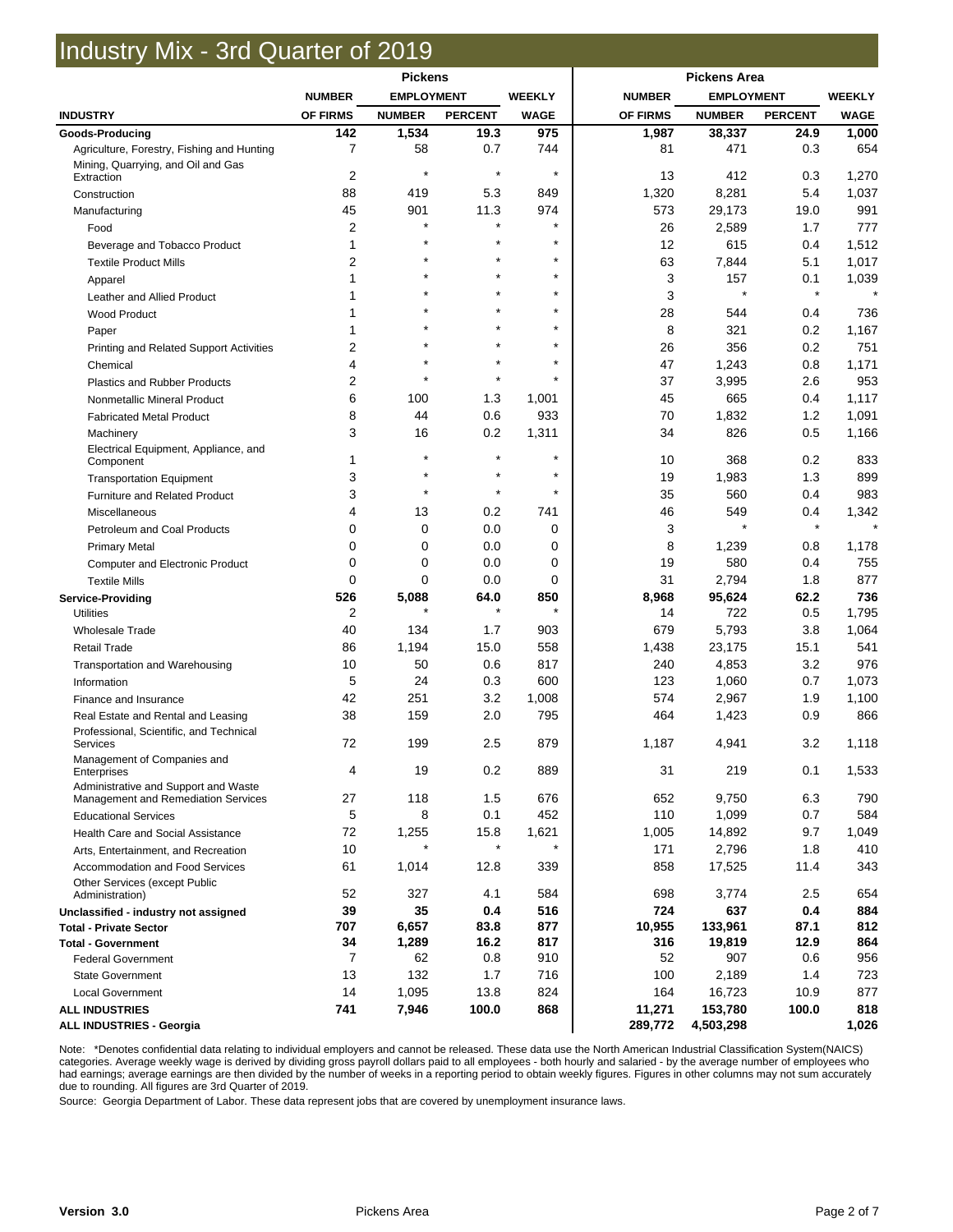## **Pickens Per Capita Income Pickens Industry Mix 2019**

Source: U.S. Bureau of Economic Analysis



Source: See Industry Mix data on Page 2.



## Top Ten Largest Employers - 2019\*

#### **Pickens**

Big Canoe Property Owners Association Bojangles Home Depot Imerys Ingles Markets, Inc. Lexington Precision Corp Piedmont Mountainside Hospital, Inc. Royston, LLC The Kroger Company Walmart

\*Note: Represents employment covered by unemployment insurance excluding all government agencies except correctional institutions, state and local hospitals, state colleges and universities. Data shown for the Third Quarter of 2019. Employers are listed alphabetically by area, not by the number of employees.

Source: Georgia Department of Labor

### **Pickens Area**

|                                             | <b>COUNTY</b> |
|---------------------------------------------|---------------|
| Inalfa Roof Systems, Inc.                   | Cherokee      |
| Justworks Employment Group, LLC             | Cherokee      |
| Mohawk Carpet Distribution LP               | Gordon        |
| North Georgia Eye Care                      | Gordon        |
| Northside Hospital                          | Cherokee      |
| Publix Super Markets, Inc.                  | Cherokee      |
| Shaw Industries Group, Inc.                 | <b>Bartow</b> |
| Shaw Industries Group, Inc.                 | Gordon        |
| Toyo Tire North America Manufacturing, Inc. | <b>Bartow</b> |
| Walmart                                     | Cherokee      |

# Education of the Labor Force<br>Pickens Area<br>PERCENT DISTRIBUTION BY AGE

#### **Pickens Area**

|                       |                 | <b>PERCENT DISTRIBUTION BY AGE</b> |        |           |        |        |  |  |  |  |  |
|-----------------------|-----------------|------------------------------------|--------|-----------|--------|--------|--|--|--|--|--|
|                       | <b>PERCENT</b>  |                                    |        |           |        |        |  |  |  |  |  |
|                       | <b>OF TOTAL</b> | $18 - 24$                          | 25-34  | $35 - 44$ | 45-64  | $65+$  |  |  |  |  |  |
| Elementary            | 5.8%            | 3.7%                               | 5.3%   | 4.5%      | 4.5%   | 13.4%  |  |  |  |  |  |
| Some High School      | 12.1%           | 21.0%                              | 12.4%  | 8.2%      | 10.4%  | 15.3%  |  |  |  |  |  |
| High School Grad/GED  | 32.1%           | 36.4%                              | 28.7%  | 31.3%     | 32.5%  | 33.3%  |  |  |  |  |  |
| Some College          | 21.8%           | 29.4%                              | 23.0%  | 21.7%     | 21.1%  | 16.6%  |  |  |  |  |  |
| College Grad 2 Yr     | 5.8%            | 3.7%                               | 6.1%   | 6.3%      | 6.8%   | 4.1%   |  |  |  |  |  |
| College Grad 4 Yr     | 15.9%           | 5.5%                               | 19.0%  | 20.4%     | 16.8%  | 10.8%  |  |  |  |  |  |
| Post Graduate Studies | 6.4%            | 0.2%                               | 5.5%   | 7.5%      | 8.0%   | 6.6%   |  |  |  |  |  |
| Totals                | 100.0%          | 100.0%                             | 100.0% | 100.0%    | 100.0% | 100.0% |  |  |  |  |  |

Note: Totals are based on the portion of the labor force between ages 18 - 65+. Some College category represents workers with some college with no degree less than two years.

Source: U.S. Census Bureau - 2010 Decennial Census.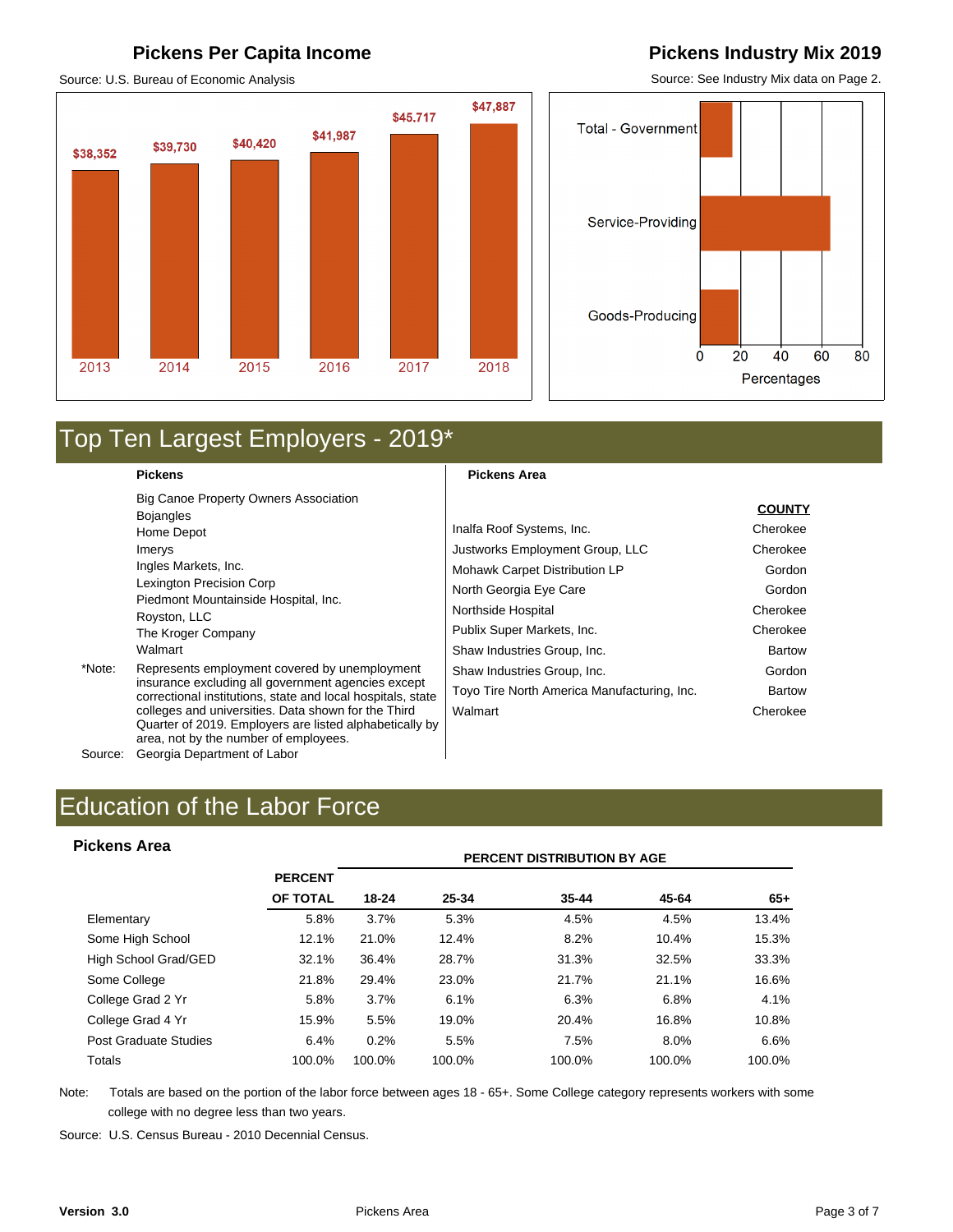## High School Graduates - 2019

|                     | <b>PUBLIC</b><br><b>SCHOOLS</b> | <b>PRIVATE</b><br><b>SCHOOLS*</b> | <b>TOTAL</b> |
|---------------------|---------------------------------|-----------------------------------|--------------|
| <b>Bartow</b>       | 1,173                           | --                                | 1,173        |
| Cherokee            | 2,961                           | $\overline{\phantom{m}}$          | 2,961        |
| Dawson              | 255                             | --                                | 255          |
| Gilmer              | 288                             | $\overline{\phantom{m}}$          | 288          |
| Gordon              | 717                             | --                                | 717          |
| Pickens             | 281                             | $\overline{\phantom{m}}$          | 281          |
| <b>Pickens Area</b> | 5,675                           | $- -$                             | 5,675        |



Note: Public schools include city as well as county schools systems.

Private schools data is not available for 2019 from Georgia Independent School Association.

Source: The Governor's Office of Student Achievement of Georgia.

## Colleges and Universities

#### **Pickens Area**

\*

#### **Bartow**

| North Metro Campus (Satellite campus of Chattahoochee Technical<br>College)                 | www.chattahoocheetech.edu                         |
|---------------------------------------------------------------------------------------------|---------------------------------------------------|
| Georgia Highlands College (Heritage Hall Campus)                                            | www.highlands.edu/campus-locations/heritage-hall/ |
| <b>Cherokee</b>                                                                             |                                                   |
| Canton Campus (Satellite campus of Chattahoochee Technical College)                         | www.chattahoocheetech.edu                         |
| Woodstock Campus (Satellite campus of Chattahoochee Technical<br>College)                   | www.chattahoocheetech.edu                         |
| <b>Reinhardt University</b>                                                                 | www.reinhardt.edu                                 |
| <b>Pickens</b>                                                                              |                                                   |
| Appalachian Campus (Satellite campus of Chattahoochee Technical<br>College)                 | www.chattahoocheetech.edu                         |
| Gordon                                                                                      |                                                   |
| Gordon County Campus (Satellite campus of Georgia Northwestern<br><b>Technical College)</b> | www.gntc.edu                                      |
| Dawson                                                                                      |                                                   |
| Dawson Campus (Satellite campus of Lanier Technical College)                                | www laniertech edu                                |
|                                                                                             |                                                   |

Note: The colleges and universities listed include public and private institutions. This list is updated periodically as information becomes available.

Source: Integrated Postsecondary Education Data System (IPEDS).

## Technical College Graduates - 2018\*

| <b>PROGRAMS</b>                                                       | <b>TOTAL GRADUATES</b> |                |      | <b>PERCENT CHANGE</b> |           |  |
|-----------------------------------------------------------------------|------------------------|----------------|------|-----------------------|-----------|--|
|                                                                       | 2016                   | 2017           | 2018 | 2016-2017             | 2017-2018 |  |
| Accounting Technology/Technician and Bookkeeping <sup>o</sup>         | 490                    | 514            | 531  | 4.9                   | 3.3       |  |
| Administrative Assistant and Secretarial Science, General             | 121                    | 138            | 122  | 14.0                  | $-11.6$   |  |
| Aesthetician/Esthetician and Skin Care Specialist°                    | 36                     | 31             | 32   | $-13.9$               | 3.2       |  |
| Aircraft Powerplant Technology/Technician°                            | 14                     | $\overline{7}$ | 29   | $-50.0$               | 314.3     |  |
| Airframe Mechanics and Aircraft Maintenance<br>Technology/Technician° | 10                     | 3              | 28   | $-70.0$               | 833.3     |  |
| Allied Health and Medical Assisting Services, Other <sup>®</sup>      | 101                    | 45             | 42   | $-55.4$               | $-6.7$    |  |
| Architectural Drafting and Architectural CAD/CADD°                    |                        | 4              |      | 300.0                 | $-75.0$   |  |
| Autobody/Collision and Repair Technology/Technician <sup>°</sup>      | 57                     | 161            | 143  | 182.5                 | $-11.2$   |  |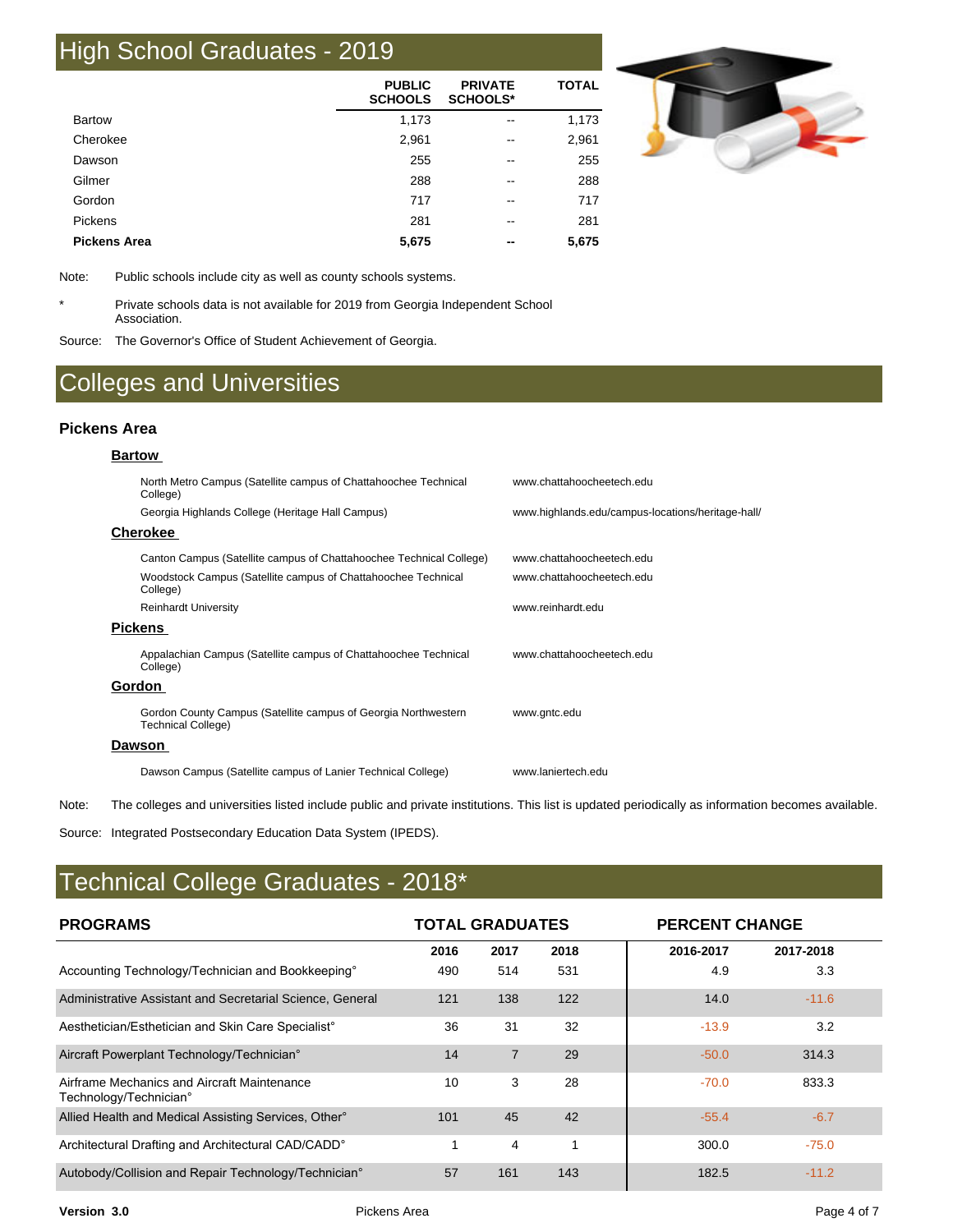# Technical College Graduates - 2018\*

| <b>PROGRAMS</b>                                                                   | <b>TOTAL GRADUATES</b> |                | <b>PERCENT CHANGE</b> |           |           |
|-----------------------------------------------------------------------------------|------------------------|----------------|-----------------------|-----------|-----------|
|                                                                                   | 2016                   | 2017           | 2018                  | 2016-2017 | 2017-2018 |
| Automobile/Automotive Mechanics Technology/Technician°                            | 874                    | 698            | 722                   | $-20.1$   | 3.4       |
| Business Administration and Management, General <sup>o</sup>                      | 639                    | 806            | 927                   | 26.1      | 15.0      |
| CAD/CADD Drafting and/or Design Technology/Technician°                            | 46                     | 39             | 28                    | $-15.2$   | $-28.2$   |
| Cardiovascular Technology/Technologist                                            | 8                      | $\overline{7}$ | 5                     | $-12.5$   | $-28.6$   |
| Child Care and Support Services Management <sup>o</sup>                           | 13                     | 35             | 32                    | 169.2     | $-8.6$    |
| Child Care Provider/Assistant°                                                    | 410                    | 519            | 447                   | 26.6      | $-13.9$   |
| Clinical/Medical Laboratory Technician                                            | 13                     | 6              | 6                     | $-53.8$   | 0.0       |
| Computer and Information Systems Security/Information<br>Assurance°               | 72                     | 53             | 100                   | $-26.4$   | 88.7      |
| Computer Installation and Repair Technology/Technician°                           | 204                    | 316            | 222                   | 54.9      | $-29.7$   |
| Computer Programming, Specific Applications°                                      | 52                     | 39             | 54                    | $-25.0$   | 38.5      |
| Computer Programming/Programmer, General                                          | 45                     | 41             | 42                    | $-8.9$    | 2.4       |
| Construction Management°                                                          | 17                     | 24             | 36                    | 41.2      | 50.0      |
| Cosmetology/Cosmetologist, General <sup>o</sup>                                   | 266                    | 404            | 417                   | 51.9      | 3.2       |
| Criminal Justice/Police Science°                                                  | 21                     | 13             | 28                    | $-38.1$   | 115.4     |
| Criminal Justice/Safety Studies°                                                  | 337                    | 265            | 187                   | $-21.4$   | $-29.4$   |
| <b>Culinary Arts/Chef Training</b>                                                | 18                     | 16             | 17                    | $-11.1$   | 6.3       |
| Customer Service Support/Call Center/Teleservice Operation                        | 8                      | 8              | 13                    | 0.0       | 62.5      |
| Data Entry/Microcomputer Applications, General <sup>o</sup>                       | 220                    | 349            | 285                   | 58.6      | $-18.3$   |
| Data Processing and Data Processing<br>Technology/Technician°                     | 104                    | 170            | 119                   | 63.5      | $-30.0$   |
| Dental Assisting/Assistant                                                        | 40                     | 36             | 34                    | $-10.0$   | $-5.6$    |
| Design and Visual Communications, General <sup>o</sup>                            | 138                    | 133            | 116                   | $-3.6$    | $-12.8$   |
| Diagnostic Medical Sonography/Sonographer and<br><b>Ultrasound Technician</b>     | 15                     | 17             | 18                    | 13.3      | 5.9       |
| Drafting and Design Technology/Technician, General°                               | 74                     | 95             | 72                    | 28.4      | $-24.2$   |
| Early Childhood Education and Teaching°                                           | 151                    | 154            | 105                   | 2.0       | $-31.8$   |
| Electrical and Power Transmission Installation/Installer,<br>General <sup>°</sup> | 10                     | 16             | 12                    | 60.0      | $-25.0$   |
| Electrical, Electronic and Communications Engineering<br>Technology/Technician    | 33                     | 19             | 19                    | $-42.4$   | 0.0       |
| Electrical/Electronics Equipment Installation and Repair,<br>General <sup>o</sup> | 30                     | 99             | 64                    | 230.0     | $-35.4$   |
| Electrician°                                                                      | 105                    | 50             | 65                    | $-52.4$   | 30.0      |
| Emergency Medical Technology/Technician (EMT<br>Paramedic)°                       | 342                    | 320            | 250                   | $-6.4$    | $-21.9$   |
| Entrepreneurship/Entrepreneurial Studies°                                         | 13                     | 17             | 11                    | 30.8      | $-35.3$   |
| Fire Prevention and Safety Technology/Technician°                                 | 18                     | 16             | 17                    | $-11.1$   | 6.3       |
| Fire Science/Fire-fighting°                                                       | 71                     | 70             | 41                    | $-1.4$    | $-41.4$   |
| Fire Services Administration                                                      | 11                     | 22             | 12                    | 100.0     | $-45.5$   |
| Food Preparation/Professional Cooking/Kitchen Assistant°                          | 32                     | 57             | 51                    | 78.1      | $-10.5$   |
| General Office Occupations and Clerical Services°                                 | 91                     | 119            | 62                    | 30.8      | $-47.9$   |
| Graphic Design°                                                                   | 12                     | 13             | 14                    | 8.3       | 7.7       |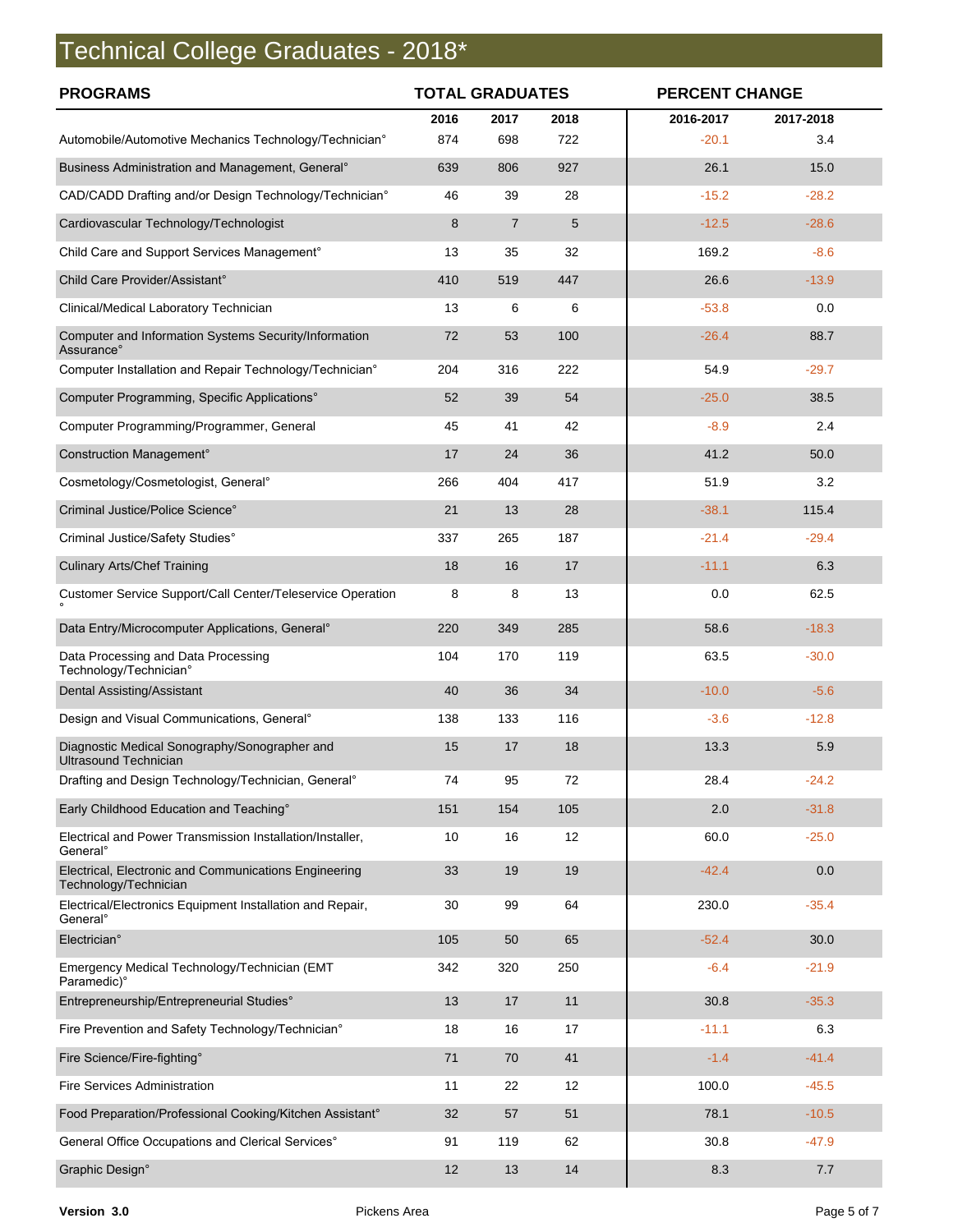# Technical College Graduates - 2018\*

| <b>PROGRAMS</b>                                                                      | <b>TOTAL GRADUATES</b> |       |                | <b>PERCENT CHANGE</b> |           |
|--------------------------------------------------------------------------------------|------------------------|-------|----------------|-----------------------|-----------|
|                                                                                      | 2016                   | 2017  | 2018           | 2016-2017             | 2017-2018 |
| Health Information/Medical Records Technology/Technician°                            | 77                     | 71    | 84             | $-7.8$                | 18.3      |
| Health Services/Allied Health/Health Sciences, General°                              | 361                    | 518   | 247            | 43.5                  | $-52.3$   |
| Heating, Air Conditioning, Ventilation and Refrigeration<br>Maintenance Technology/° | 351                    | 363   | 369            | 3.4                   | 1.7       |
| Human Resources Management/Personnel Administration,<br>General <sup>°</sup>         | 83                     | 94    | 133            | 13.3                  | 41.5      |
| Industrial Mechanics and Maintenance Technology°                                     | 442                    | 1,081 | 880            | 144.6                 | $-18.6$   |
| Instrumentation Technology/Technician°                                               | 29                     | 51    | 79             | 75.9                  | 54.9      |
| Interior Design°                                                                     | 96                     | 120   | 130            | 25.0                  | 8.3       |
| Licensed Practical/Vocational Nurse Training                                         | 135                    | 150   | 139            | 11.1                  | $-7.3$    |
| Logistics and Materials Management°                                                  | 19                     | 45    | 60             | 136.8                 | 33.3      |
| Machine Shop Technology/Assistant°                                                   | 130                    | 108   | 120            | $-16.9$               | 11.1      |
| Manufacturing Technology/Technician°                                                 | 1                      | 4     | 3              | 300.0                 | $-25.0$   |
| Marketing/Marketing Management, General                                              | 32                     | 53    | 27             | 65.6                  | $-49.1$   |
| Massage Therapy/Therapeutic Massage                                                  | 11                     | 6     | 10             | $-45.5$               | 66.7      |
| Mechanic and Repair Technologies/Technicians, Other                                  | 4                      | 9     | 13             | 125.0                 | 44.4      |
| Mechanical Drafting and Mechanical Drafting CAD/CADD°                                | 21                     | 9     | 17             | $-57.1$               | 88.9      |
| Medical Insurance Coding Specialist/Coder°                                           | 26                     | 27    | 11             | 3.8                   | $-59.3$   |
| Medical Office Assistant/Specialist°                                                 | 43                     | 45    | 85             | 4.7                   | 88.9      |
| Medical Office Management/Administration                                             | 11                     | 13    | $\overline{4}$ | 18.2                  | $-69.2$   |
| <b>Medical/Clinical Assistant</b>                                                    | 139                    | 143   | 109            | 2.9                   | $-23.8$   |
| Motorcycle Maintenance and Repair Technology/Technician°                             | 12                     | 11    | 14             | $-8.3$                | 27.3      |
| Network and System Administration/Administrator°                                     | 122                    | 137   | 98             | 12.3                  | $-28.5$   |
| Nursing Assistant/Aide and Patient Care Assistant/Aide°                              | 74                     | 37    | 114            | $-50.0$               | 208.1     |
| Occupational Therapist Assistant                                                     | 26                     | 9     | 12             | $-65.4$               | 33.3      |
| Operations Management and Supervision°                                               | 30                     | 15    | 15             | $-50.0$               | 0.0       |
| Phlebotomy Technician/Phlebotomist°                                                  | 33                     | 33    | 38             | 0.0                   | 15.2      |
| Physical Therapy Technician/Assistant                                                | 17                     | 17    | 11             | 0.0                   | $-35.3$   |
| Professional, Technical, Business, and Scientific Writing°                           | 633                    | 281   | 146            | $-55.6$               | $-48.0$   |
| Radio and Television Broadcasting Technology/Technician°                             | 29                     | 26    | 31             | $-10.3$               | 19.2      |
| Radiologic Technology/Science - Radiographer°                                        | 46                     | 48    | 46             | 4.3                   | $-4.2$    |
| Registered Nursing/Registered Nurse                                                  | 76                     | 61    | 65             | $-19.7$               | 6.6       |
| Respiratory Care Therapy/Therapist                                                   | 15                     | 11    | 12             | $-26.7$               | 9.1       |
| Restaurant, Culinary, and Catering Management/Manager°                               | 13                     | 8     | 8              | $-38.5$               | 0.0       |
| Retailing and Retail Operations°                                                     | 1                      | 4     | $\mathbf{1}$   | 300.0                 | $-75.0$   |
| Selling Skills and Sales Operations°                                                 | 9                      | 11    | 11             | 22.2                  | 0.0       |
| Social Work, Other°                                                                  | 29                     | 20    | 34             | $-31.0$               | 70.0      |
| Surgical Technology/Technologist°                                                    | 53                     | 33    | 59             | $-37.7$               | 78.8      |
| Truck and Bus Driver/Commercial Vehicle Operator and<br><b>Instructor</b> °          | 154                    | 148   | 150            | $-3.9$                | 1.4       |